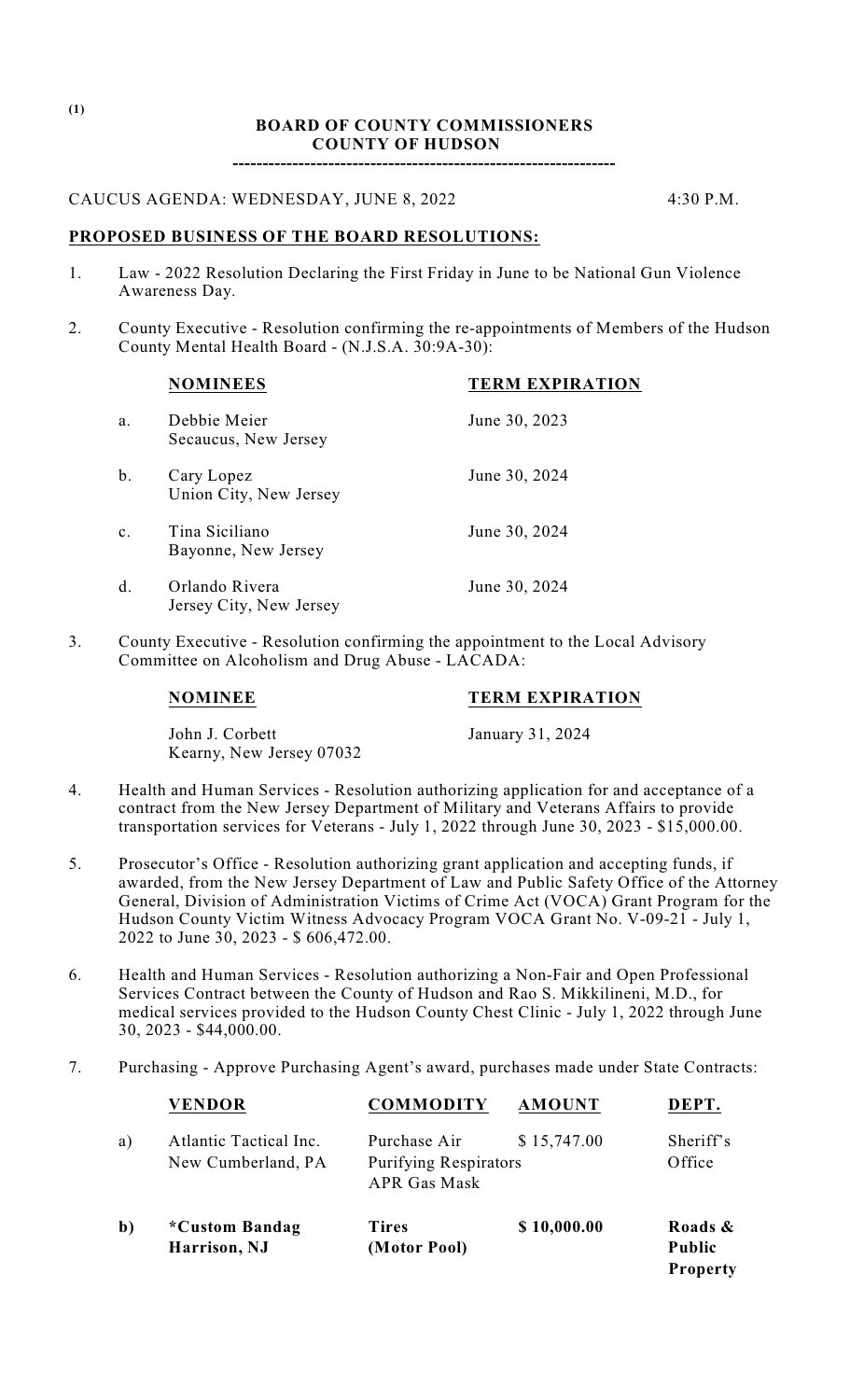## CAUCUS AGENDA: WEDNESDAY, JUNE 8, 2022 PAGE - 2

|    | <b>VENDOR</b>                                                         | <b>COMMODITY</b>                                                                                                                                | <b>AMOUNT</b>  | DEPT.               |
|----|-----------------------------------------------------------------------|-------------------------------------------------------------------------------------------------------------------------------------------------|----------------|---------------------|
| c) | <b>**East Coast Emergency Emergency</b><br><b>North Brunswick, NJ</b> | Lighting                                                                                                                                        | 1,000.00<br>\$ | Sheriff's<br>Office |
| d) | Kyocera/Duplitron<br>Roselle, NJ                                      | Copier Services &<br>Maintenance                                                                                                                | \$25,000.00    | Various             |
| e) | **Simonik Moving<br>& Storage<br><b>Bound Brook, NJ</b>               | Labor & Moving \$ 8,190.40<br><b>Services to Clear</b><br><b>Basement &amp; Hallway</b><br>that leads from Admin.<br><b>Bldg.</b> to Courthouse |                | Sheriff's<br>Office |
| f) | Verizon Wireless<br>Wallingford, CT                                   | Cellular Telephone \$30,000.00                                                                                                                  |                | Various             |
| g) | *W.B. Mason Co.<br><b>Secaucus</b> , NJ                               | <b>Bottled Spring</b><br><b>Water &amp; Coolers</b>                                                                                             | \$20,000.00    | Various             |
|    |                                                                       | Total                                                                                                                                           | \$109,937.40   |                     |

**\*Denotes: Hudson County Vendor \*\*Denotes: SBE \*\*\*Denotes: MBE \*\*\*\*Denotes: WBE**

8. Purchasing - Purchases made under Union County Cooperative Pricing System:

| <b>VENDOR</b>              | <b>COMMODITY</b>            | <b>AMOUNT</b>  | DEPT.   |
|----------------------------|-----------------------------|----------------|---------|
| a) *Johnston Communication | <b>County Parks</b>         | \$2,362,255.90 | Finance |
| Kearny, NJ                 | Wi-Fi                       |                |         |
|                            | <b>Broadband and</b>        |                |         |
|                            | <b>Cyber Security (MIS)</b> |                |         |
|                            |                             |                |         |
|                            | <b>TOTAL</b>                | \$2,362,255.90 |         |
|                            |                             |                |         |

## **\*Denotes: Hudson County Vendor**

- 9. Purchasing Approve Purchasing Agent's Awards:
	- a) Work Pants and Work Shirts for Inmates at the Department of Corrections and Rehabilitation Center - Two (2) Replies - Two (2) Month Period - Acme Supply Co., Ltd - Contract shall not exceed \$20,000.00.
	- b) Request for Funds Special Printing Promotional Items Concept Printing, Inc. (Due to unexpected demand for Special Printing Promotional Items, additional funds are requested for this Open Ended Contract as follows):

| Original Contract Amount:          | \$10,094.37 |
|------------------------------------|-------------|
| <b>Additional Funds Requested:</b> | \$10,000.00 |
| New Contract Amount:               | \$20,094.37 |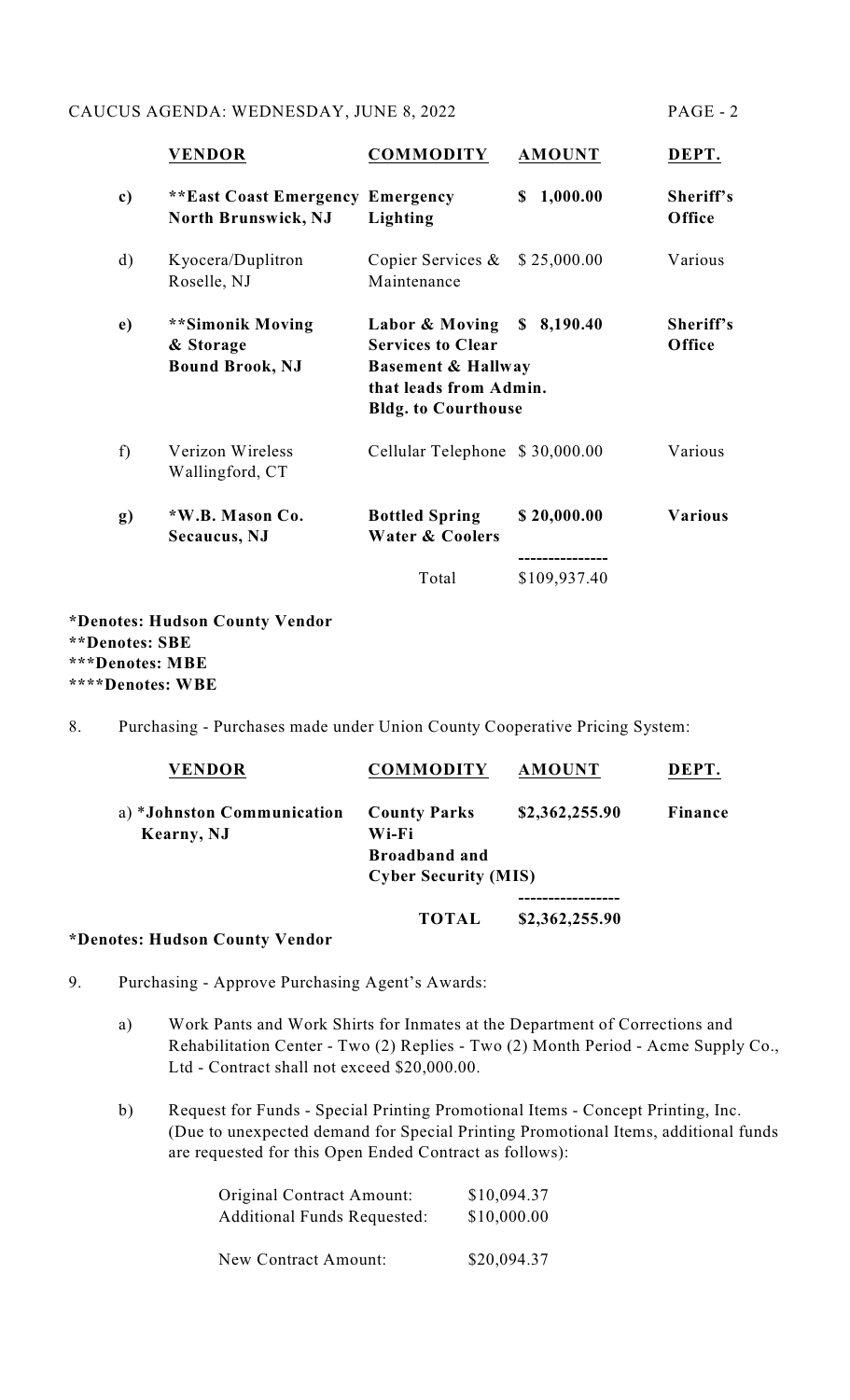### CAUCUS AGENDA: WEDNESDAY, JUNE 8, 2022 PAGE - 3

c) Request for Funds - Special Printing Promotional Items - Fox Marketing Services (Due to unexpected demand for Special Printing Promotional Items, additional funds are requested for this Open Ended Contract as follows):

| <b>Original Contract Amount:</b>   | \$4,264.24 |
|------------------------------------|------------|
| <b>Additional Funds Requested:</b> | \$2,000.00 |
| New Contract Amount:               | \$6,264.24 |

d) Request for Funds - Special Printing Promotional Items - Bernstein Lash Marketing, LLC (Due to unexpected demand for Special Printing Promotional Items, additional funds are requested for this Open Ended Contract as follows):

| Original Contract Amount:          | \$4,054.53 |
|------------------------------------|------------|
| <b>Additional Funds Requested:</b> | \$2,000.00 |
|                                    |            |
| New Contract Amount:               | \$6,054.53 |

e) Request for Funds - Special Printing Promotional Items - Commercial Business Forms, Inc. (Due to unexpected demand for Special Printing Promotional Items, additional funds are requested for this Open Ended Contract as follows):

| <b>Original Contract Amount:</b>   | \$1,424.79 |
|------------------------------------|------------|
| <b>Additional Funds Requested:</b> | \$500.00   |
|                                    |            |
| New Contract Amount:               | \$1,924.79 |

f) Request for Funds - Special Printing Promotional Items - KM Printing, LLC (Due to unexpected demand for Special Printing Promotional Items, additional funds are requested for this Open Ended Contract as follows):

| Original Contract Amount:          | \$692.07   |
|------------------------------------|------------|
| <b>Additional Funds Requested:</b> | \$500.00   |
| New Contract Amount:               | \$1,192.07 |

- g) Contract Extension Cost Reporting and Reimbursement Consulting Services Pino Consulting Group, Inc. - July 9, 2022 to July 10, 2024 (County reserves the right to terminate upon 7 days notice).
- 10. Purchasing Approve Purchasing Agent's Award Construction Contracts:
	- a) Improvements to County Road (CR-653) from County Avenue to Tonnele Avenue, City of Jersey City and Town of Secaucus (Engineering) - Two (2) replies - Smith-Sondy, Asphalt Construction Co., Inc. - contract shall not exceed \$8,427,793.25.
	- b) Bid Rejection Demolition of Prosecutor's Office Building, 555 Duncan Avenue, Jersey City, Hudson County, New Jersey (Engineering).
- 11. Health and Human Services Resolution authorizing a Professional Services Contract with the Global Tuberculosis Institute (GTBI) at Rutgers, the State University of New Jersey for the provision of specialized medical services at the Hudson County Chest Clinic - July 1, 2022 through June 30, 2023 - \$206,202.00.